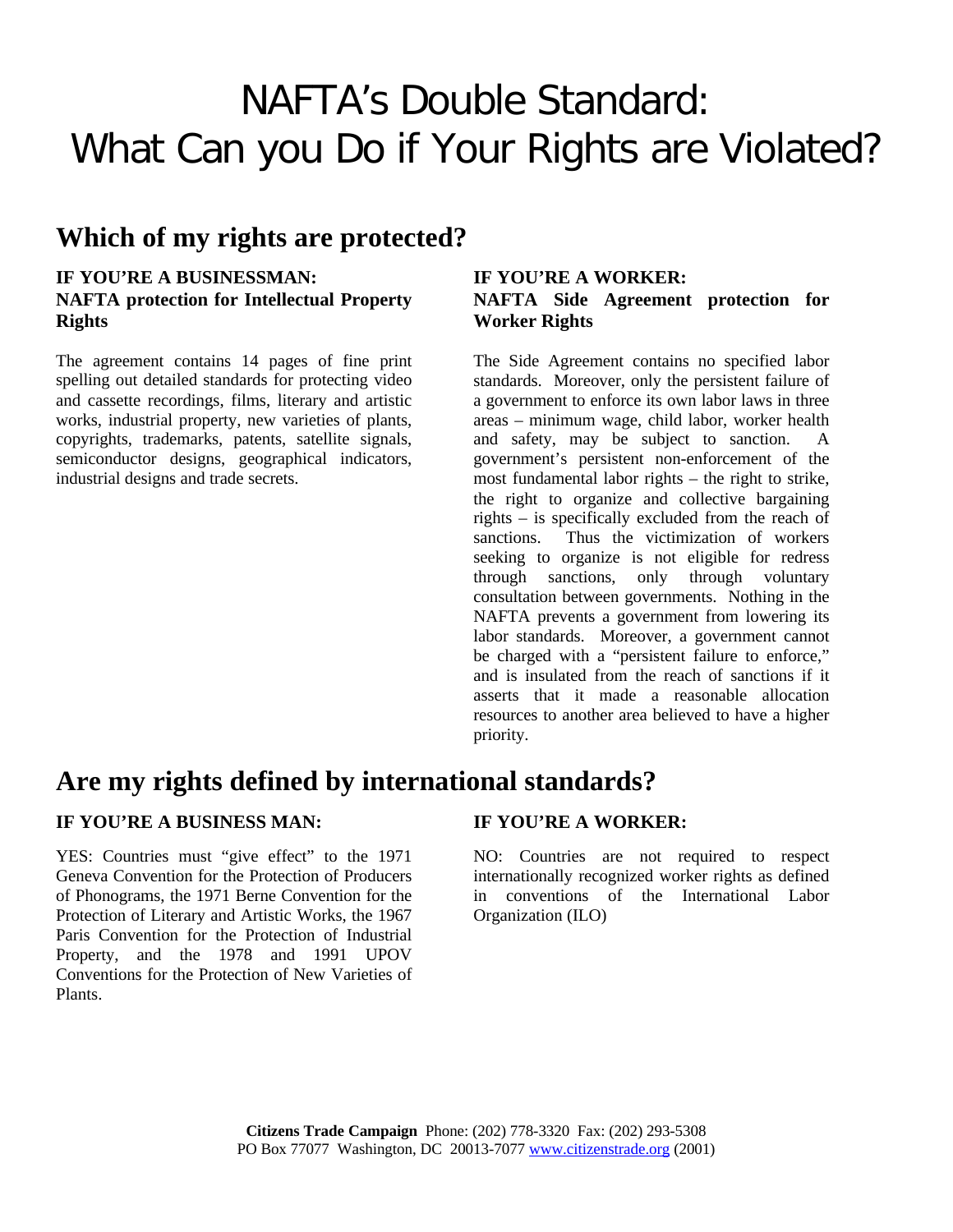## **Must the country change its laws to conform to the standards?**

### **IF YOU'RE A BUSINESS MAN: IF YOU'RE A WORKER:**

YES: NAFTA countries *must* change their laws to conform to international conventions and the standards in the agreement. NAFTA also requires countries to change their judicial and administrative procedures to conform to specific requirements of due process, standing, transparency, timetables, appeal procedures etc., with respect to the adjudication of intellectual property rights disputes.

NO: Existing national labor laws *need not be changed* in any way to conform to any standards.

## **May I initiate a complaint directly if my rights are violated?**

### **IF YOU'RE A BUSINESS MAN: IF YOU'RE A WORKER:**

YES: As a business person with intellectual property, you are a "rights holder" and may initiate a complaint under the Agreement. Associations and federations with a business interest in intellectual property rights can also be recognized as rights holders. Rights holders can seek redress against violators under another country's judicial and administration procedures that must be made to conform to the requirements specified by NAFTA.

YES, BUT: Although Individuals and unions can file complaints with their own "National Administrative Office" (NAO) (government agencies established under NAFTA) those complaints cannot be against a company or individual. They can only be against a government's "persistent failure to enforce" certain limited specified aspects of its own law. It is up to the NAO to decide whether or not to proceed with a complaint.

## **May I file a complaint about a particular violation?**

### **IF YOU'RE A BUSINESS MAN: IF YOU'RE A WORKER:**

YES: As a rights holder you may file a complaint if you suspect a particular act of piracy of your intellectual property.

NO: Violations by individual companies *do not count*, even if they involve the 3 rights mentioned in the Side Agreement. You must demonstrate a government's "persistent pattern" of failure to enforce existing laws. "Persistent pattern" is not defined.

## **Can I stop goods at the boarder if I suspect a violation?**

### **IF YOU'RE A BUSINESS MAN: IF YOU'RE A WORKER:**

YES: As a businessman you can merely *allege* a violation and your own country's customs officials are empowered to provisionally impound suspected goods at the boarder.

NO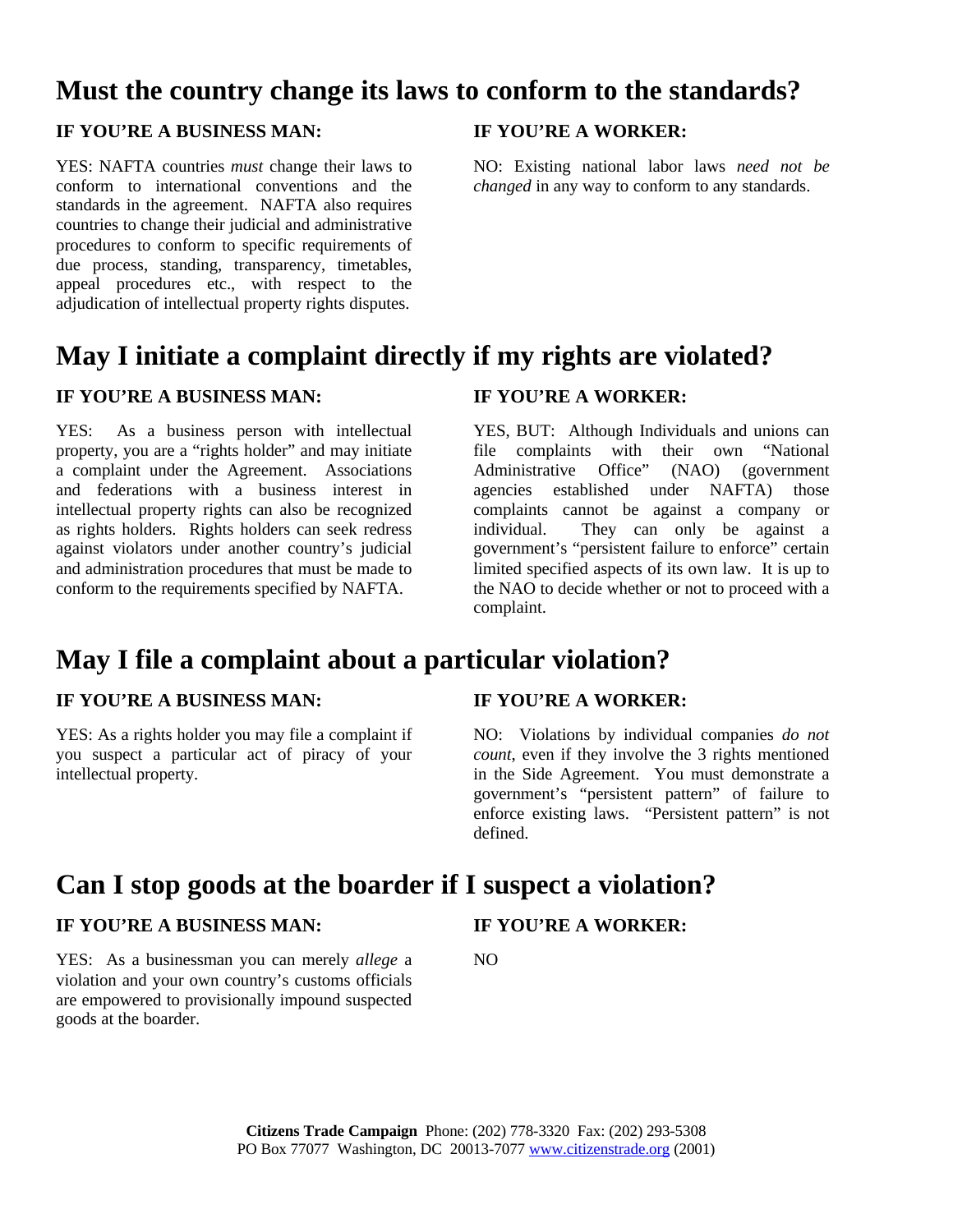## **Do I have the right to bring legal action in the country where the violation occurred?**

### **IF YOU'RE A BUSINESS MAN: IF YOU'RE A WORKER:**

NO

YES: As a businessman you have standing both to file a civil suit and to demand a criminal investigation in the other country. Under the NAFTA Agreement, other governments must "make available effective enforcement procedures" to protect intellectual property.

## **Once a violation is proven, are criminal penalties applied?**

### **IF YOU'RE A BUSINESS MAN: IF YOU'RE A WORKER:**

YES: If the courts in the other country rule in your favor, the government must impose criminal sanctions "sufficient to provide a deterrent," including monetary fines, imprisonment, and the seizure and destruction of the infringing goods.

 $N<sub>O</sub>$ 

## **May I be compensated for loss or damages?**

### **IF YOU'RE A BUSINESS MAN: IF YOU'RE A WORKER:**

YES: Under the Agreement, the other government "shall have the authority" to order payment of damages and legal expenses, even, in the case of copyrights and sound recordings, when the violation was committed unknowingly.

NO: As a worker, you have no recourse against particular violations even if your livelihood is threatened by unfair competition.

## **If the violations continue and go unpunished by the other country, may I seek remedies at a higher level?**

### **IF YOU'RE A BUSINESS MAN: IF YOU'RE A WORKER:**

YES: You may take your case to the NAFTA Free Trade Commission.

NO: Neither individual workers nor their unions have standing to seek remedies at a higher level. Only government agencies can pursue complaints related to labor. Even they must demonstrate that the other *government* has engaged in a *persistent pattern* of failure to enforce *its own laws* in the limited areas of minimum wage, child labor and health and safety standards, and *only* if the persistent violations relate to *exported* goods or services.